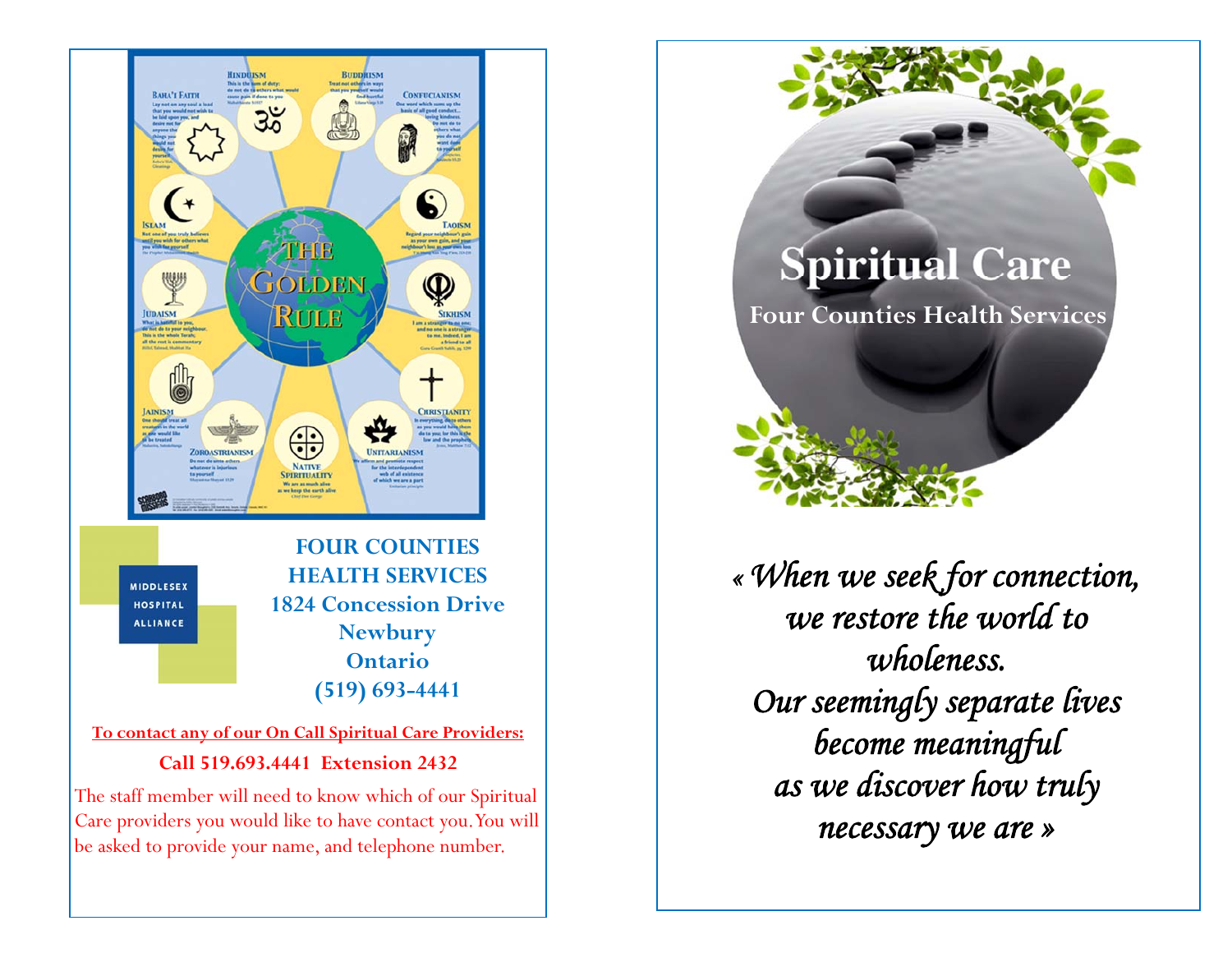## **What is Spiritual Care? Definition**

That care which **recognizes** and **responds** to the needs of the **human spirit** when faced with trauma, ill health or sadness and can include the **need** for **meaning**, for **self worth**, to **express oneself**, for **faith support**, perhaps for rites or prayer or sacrament, or simply for a sensitive listener. Spiritual care **begins** with encouraging human contact in compassionate relationship, and moves in **whatever direction need requires.** 

The Volunteer Spiritual Care providers at Four Counties Health Services are important members of our healthcare team, providing emotional and spiritual care to patients and their families, as well as our staff. They draw upon religious tradition, ritual, prayer, scripture, and sacraments to assist persons in meeting their particular needs. Our Volunteer Spiritual Care Providers will talk with patients and families directly, or help them find a spiritual care provider from their own unique faith needs and traditions.



*You might benefit by having a non-judgemental, non-medical professional provide some guidance, so that you can cope with whatever is ahead:* 

- $\Rightarrow$  Having your feelings acknowledged and validated
- $\Rightarrow$  Redefining a sense of hope in the midst of despair
- $\Rightarrow$  Working with family conflict as it relates to your personal journey
- $\Rightarrow$  Helping to make peace with your life story; finding forgiveness and acceptance
- $\Rightarrow$  Discovering resilience in the face of your life-limiting illness
- $\Rightarrow$  Finding ways for you and your family to cherish memories (legacy work)
- $\Rightarrow$  Defining meaning, purpose and value on your journey
- $\Rightarrow$  Addressing any rituals that bring inner peace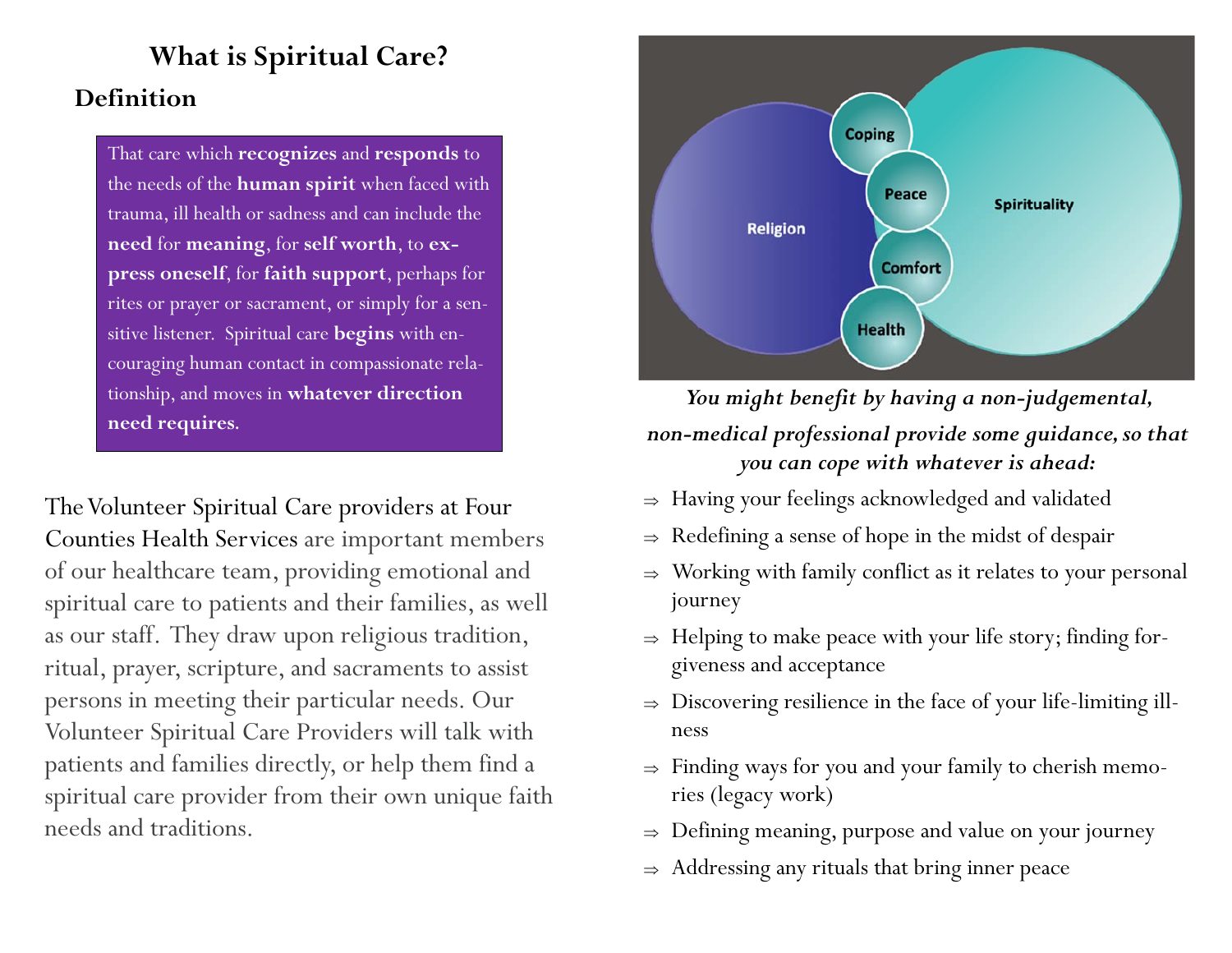#### *Patients and families may recognize some of the difficult issues caused by emotional/spiritual distress:*

- $\Rightarrow$ Questioning the meaning of life and/or suffering
- $\Rightarrow$ Feelings of anger or hopelessness; not feeling heard
- $\Rightarrow$ Difficulty sleeping and/or stressful dreams
- $\Rightarrow$  Breakdown in communication; inability to talk about what you're experiencing
- $\Rightarrow$  Feelings of depression/anxiety; e.g. fear of death; reluctance to discuss mortality
- $\Rightarrow$  Questioning beliefs or experiencing sudden doubts about spiritual or religious beliefs
- $\Rightarrow$  Asking why this situation occurred; perhaps feeling punished
- $\Rightarrow$  Needing spiritual help or guidance; e.g. feeling abandoned



# Spiritual Care Ministry



In accordance with the Smoke-Free Ontario Act, all areas of the Hospital are smoke free, except as under the Exemption for Traditional Use of Tobacco by Indigenous Persons. Arrangements for this exemption can be requested by first speaking with your Nurse.

At Four Counties Health Services, we have two quiet spaces available. One is located in the Emergency Area and the other in the Active Care Nursing Unit. Both are available 24/7.